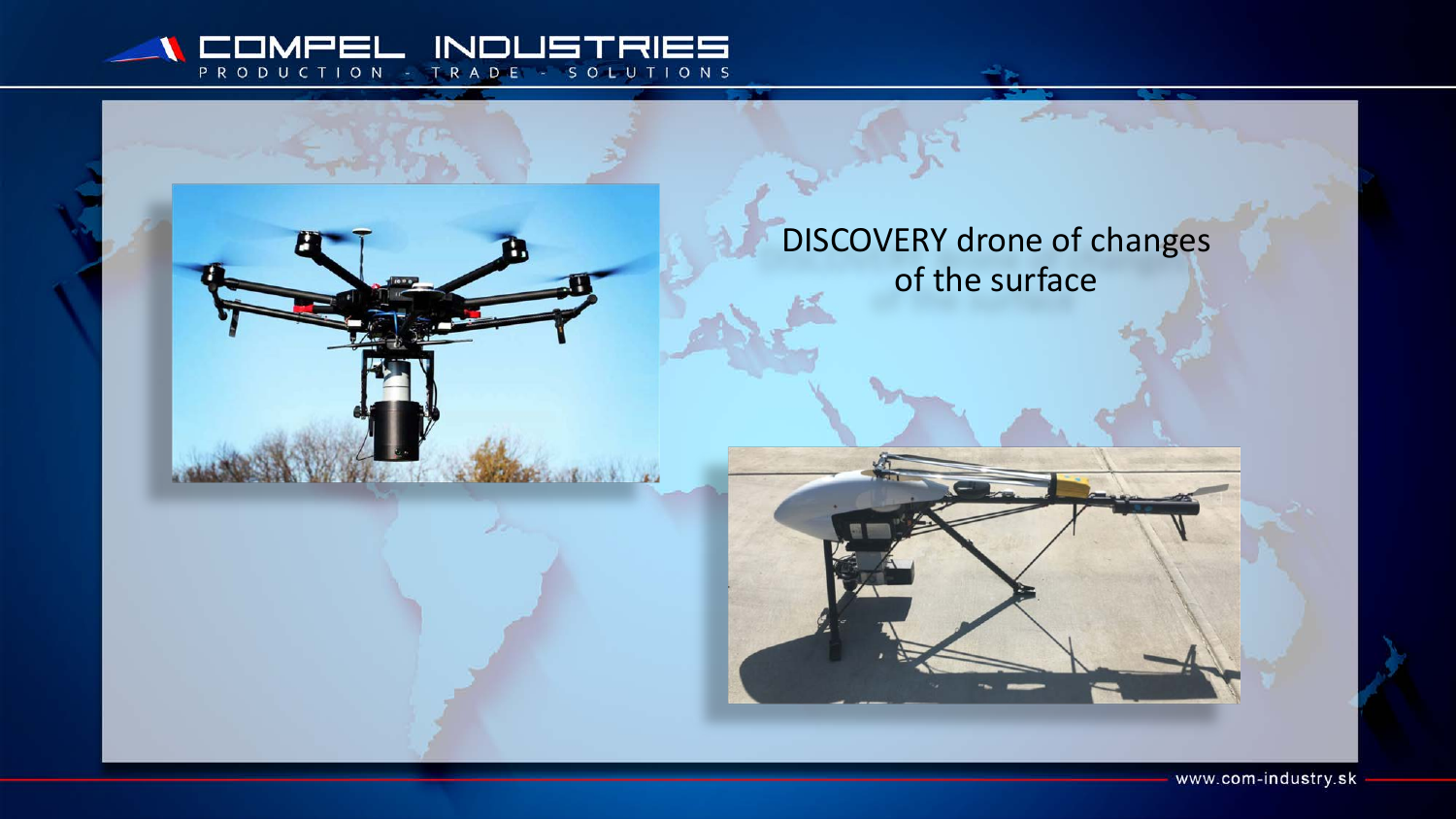#### $\mathsf{IN}$ P R O SOLUTIONS TION DUC R A D E



## **System is designed for:**

- **Monitoring and discovery unusual** changes of the terrain
- **Evaluation of the changes**
- Gives information of the potential threat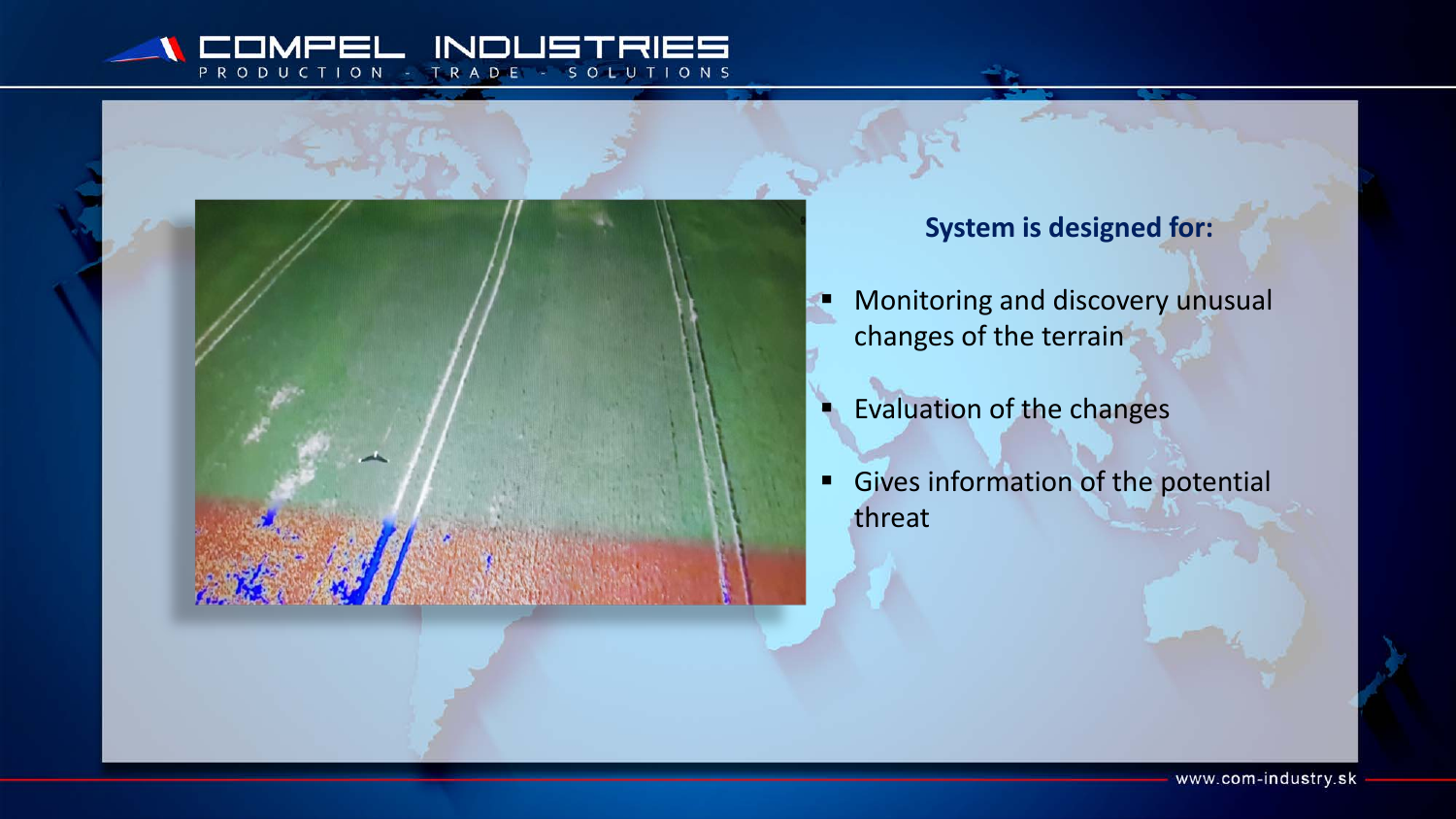COMDISCOVER consists of laser detector, radar, multiply camera system and special software which provides information about terrain and atypical works done up to 40 cm deep under the surface level. Information also give detection of material discovered in this depth.



### **Basic technical specifications :**

- Maximal height of the detection 40 m
- Minimal height of the detection 1 m
- Angle of the monitoring and the monomed and the  $70^{\circ}$
- Accuracy of the discovered article up to 1 cm
- Maximal detected depth under surface 40 cm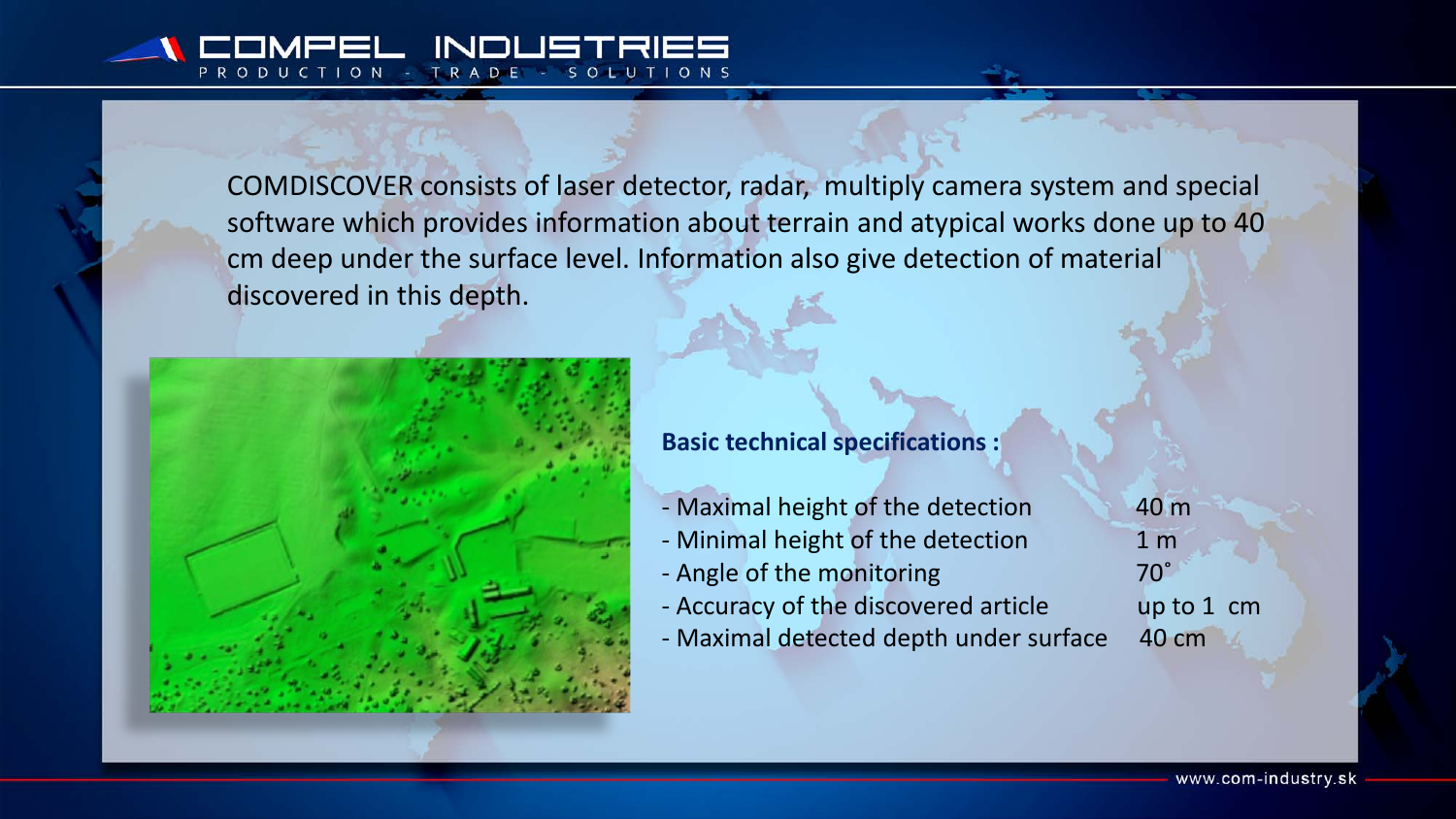#### INII PRO TRADE - SOLUTIONS UCTION

# Control unit



- Built in battery 24 V with automatic charger
- Operational time of the battery 12 hod
- Monitor for laser
- Control panel of the laser
- Monitor of cameras
- Manual cameral and radar detector control panel
- Software to control COMDISCOVER
- Communication control unit
- System for support associated accessories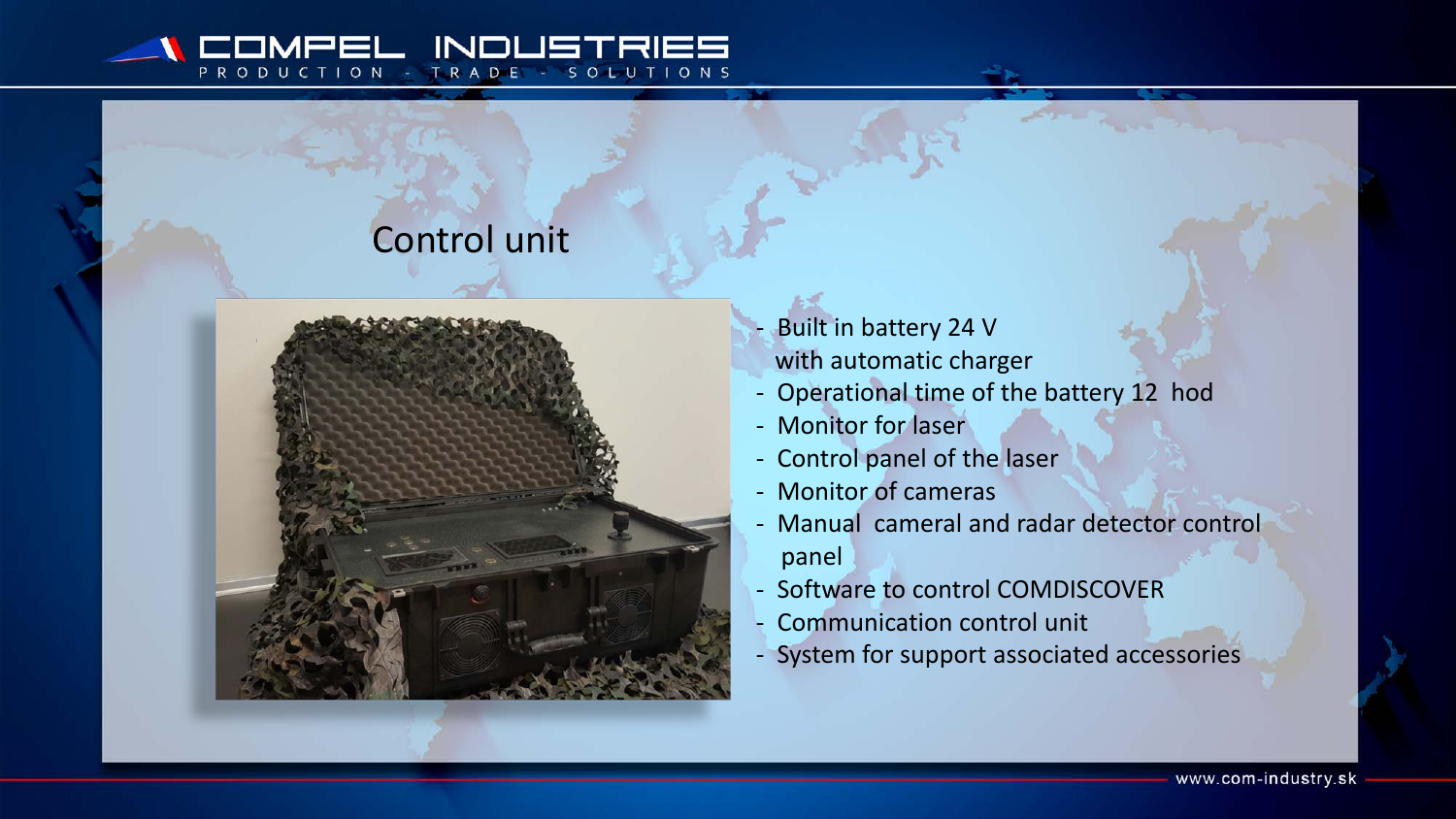



www.com-industry.sk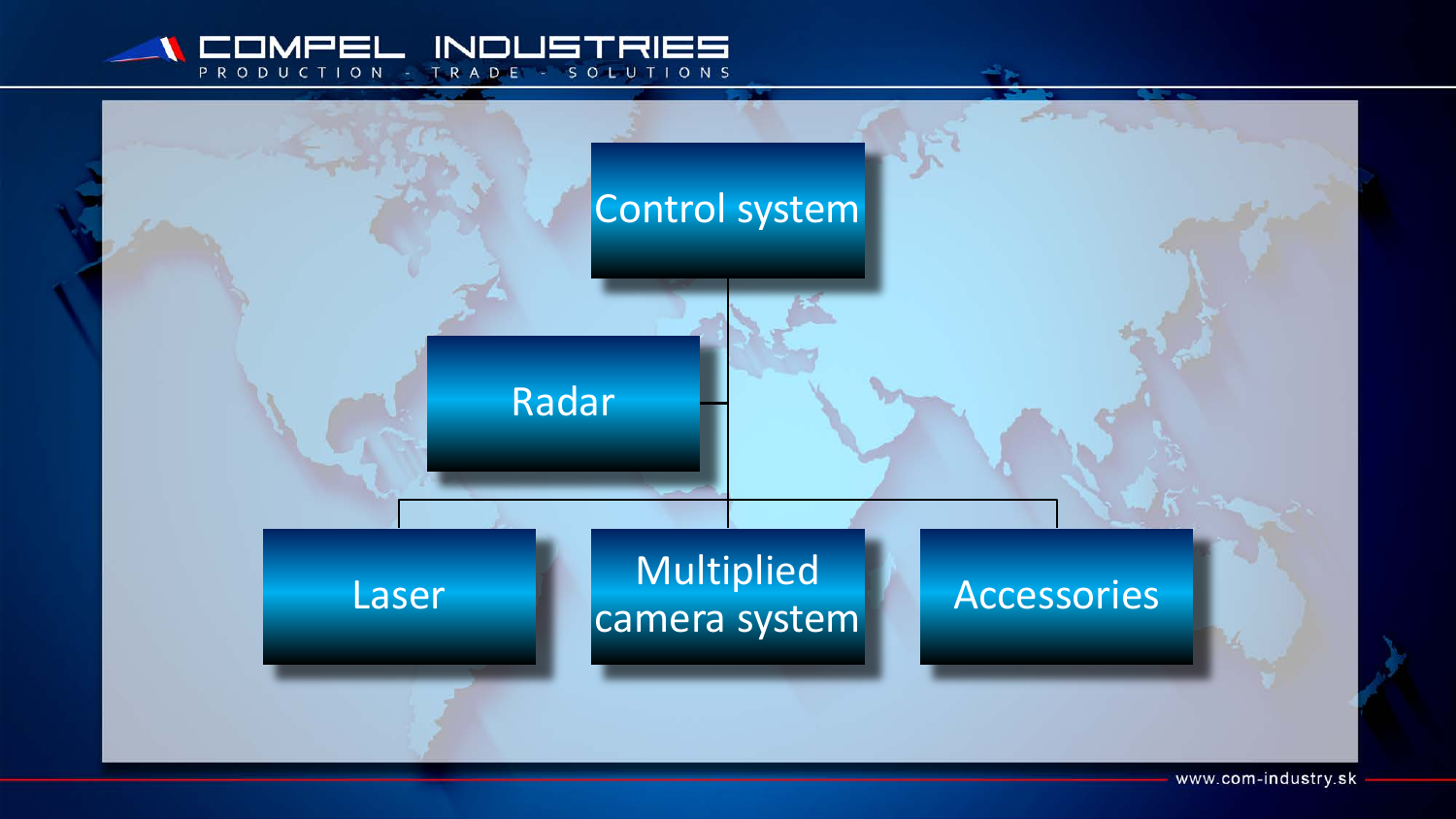- System is designed for quick search and monitoring of the changes and unusual works out of the terrain

- Its primary designation is for searching of the objects hidden slightly below the surface or dug in the terrain
- It is also able to discover artificial surface bumps created by human
- It can detect buried objects under the surface including buried cables, remains after the digging activities, remains after deep dugouts and after their burring, booby-tramps and underground cavities.
- After detection Operators receives signal of the object and its location.